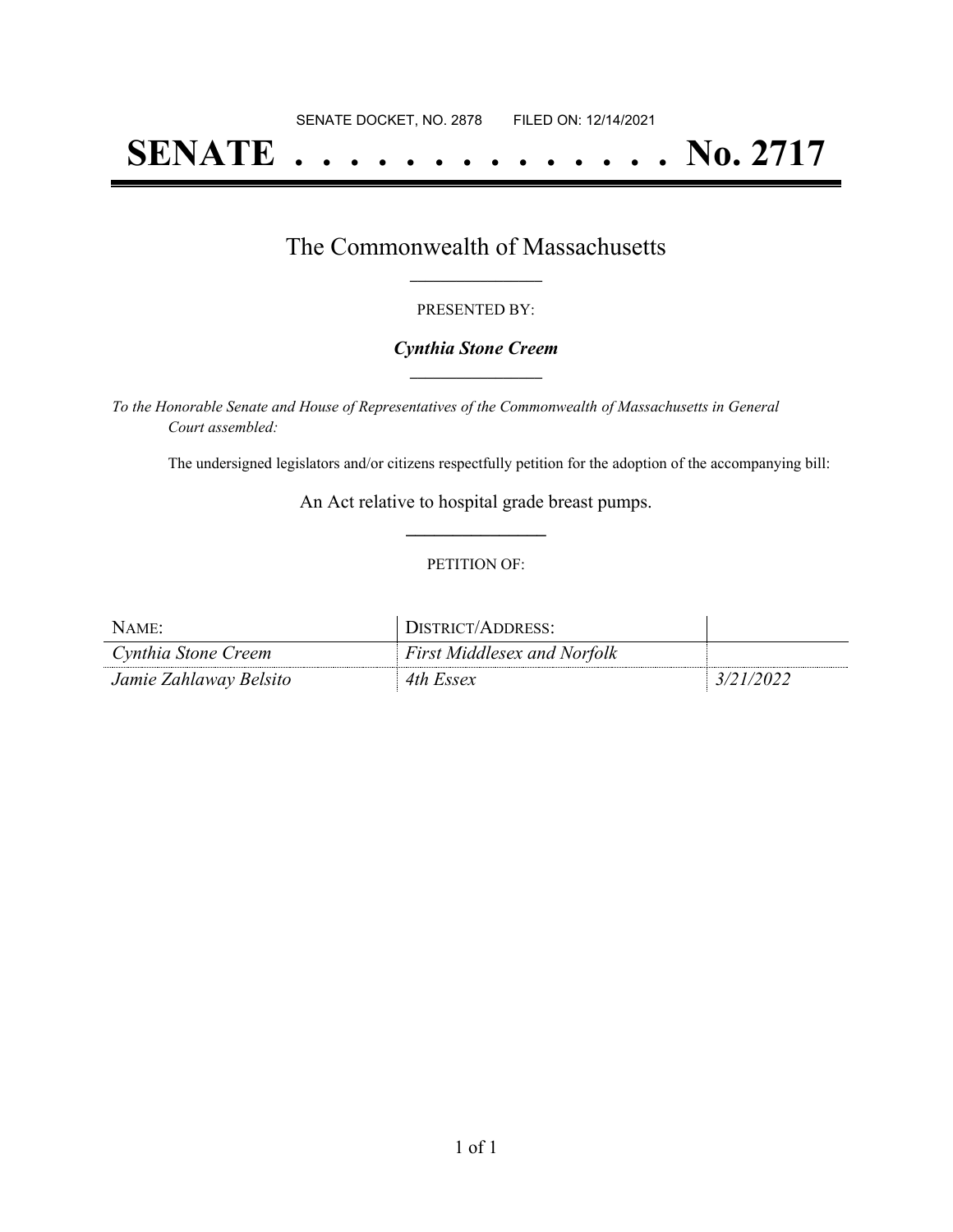# SENATE DOCKET, NO. 2878 FILED ON: 12/14/2021 **SENATE . . . . . . . . . . . . . . No. 2717**

By Ms. Creem, a petition (accompanied by bill, Senate, No. 2717) (subject to Joint Rule 12) of Cynthia Stone Creem and Jamie Zahlaway Belsito for legislation relative to hospital grade breast pumps. Financial Services.

## The Commonwealth of Massachusetts

**In the One Hundred and Ninety-Second General Court (2021-2022) \_\_\_\_\_\_\_\_\_\_\_\_\_\_\_**

**\_\_\_\_\_\_\_\_\_\_\_\_\_\_\_**

An Act relative to hospital grade breast pumps.

Be it enacted by the Senate and House of Representatives in General Court assembled, and by the authority *of the same, as follows:*

- 1 SECTION 1. Chapter 32A of the General Laws is hereby amended by adding the
- 2 following section:-

 Section 29. (a) As used in this section, "hospital grade breast pump" shall mean a breast pump that is: (i) capable of initiating and supporting milk supply; (ii) able to be used by multiple users safely and hygienically; (iii) durable enough to be used by a mother who is expressing 8 times per day or more; (iv) is made for heavy usage with a long motor life; (v) operating using a closed system; (vi) is capable of suction power from 0 to 300 mmHg; and (vii) has a multiphase system or the ability to customize for each mother.

9 (b) The commission shall provide to any active or retired employee of the commonwealth 10 who is insured under the group insurance commission coverage for the cost of the rental and 11 usage of a hospital grade breast pump by the mother of a newborn infant who is receiving care at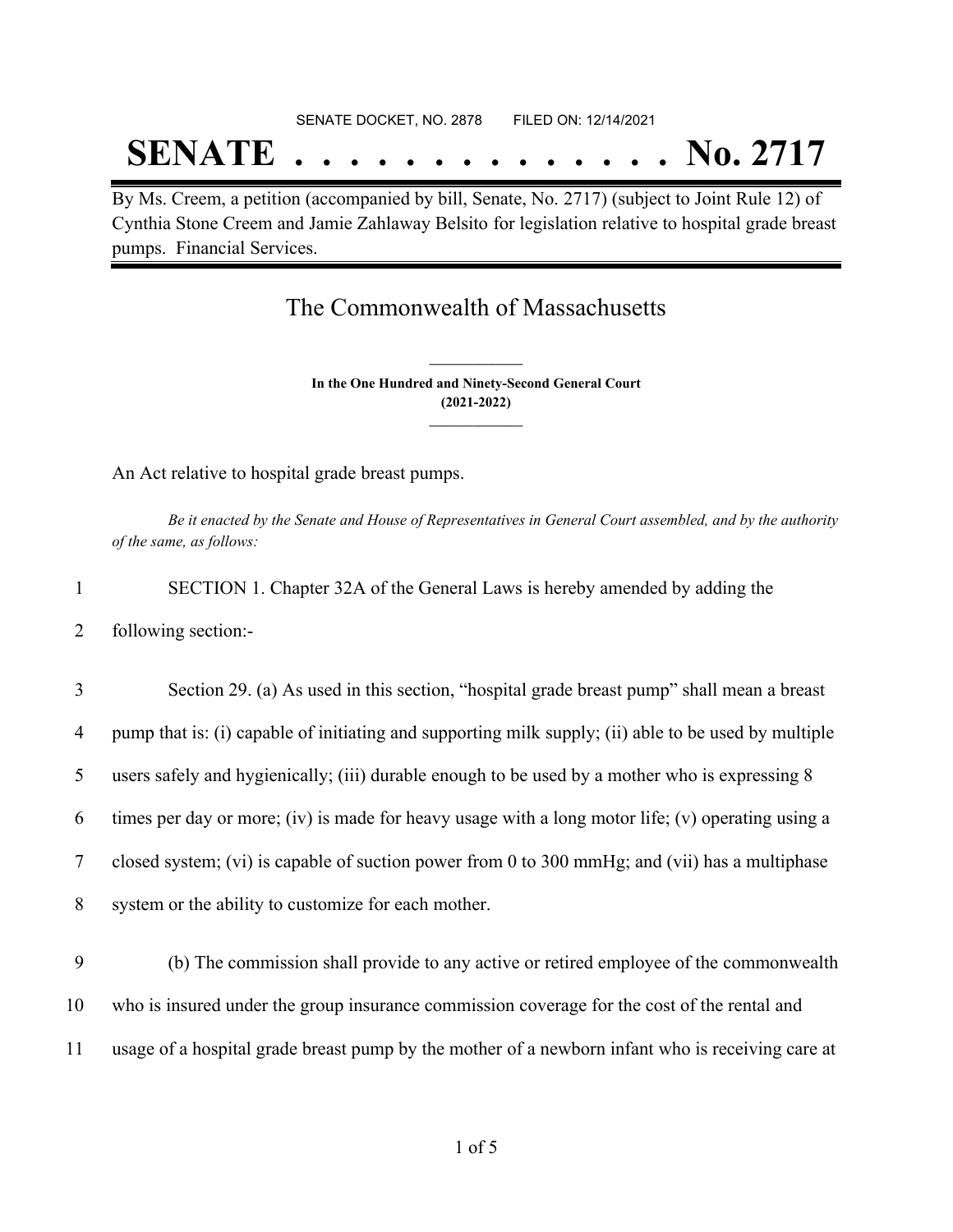an intensive care or special care nursery until such time as the infant is discharged or until the mother is no longer pumping breastmilk.

 SECTION 2. Chapter 118E of the General Laws is hereby amended by inserting after section 10L the following section:- Section 10M. (a) As used in this section, "hospital grade breast pump" shall mean a breast pump that is: (i) capable of initiating and supporting milk supply; (ii) able to be used by multiple users safely and hygienically; (iii) durable enough to be used by a mother who is expressing 8 times per day or more; (iv) is made for heavy usage with a long motor life; (v) operating using a closed system; (vi) is capable of suction power from 0 to 300 mmHg; and (vii) has a multiphase system or the ability to customize for each mother. (b) The division and its contracted health insurers, health plans, health maintenance

 organizations, behavioral health management firms and third-party administrators under contract to a Medicaid managed care organization or primary care clinician plan shall provide coverage for the cost of the rental and usage of a hospital grade breast pump by the mother of a newborn infant who is receiving care at an intensive care or special care nursery until such time as the infant is discharged or until the mother is no longer pumping breastmilk.

 SECTION 3. Chapter 175 of the General Laws is hereby amended by inserting after section 47KK the following section:-

 Section 47LL. (a) As used in this section, "hospital grade breast pump" shall mean a breast pump that is: (i) capable of initiating and supporting milk supply; (ii) able to be used by multiple users safely and hygienically; (iii) durable enough to be used by a mother who is expressing 8 times per day or more; (iv) is made for heavy usage with a long motor life; (v)

of 5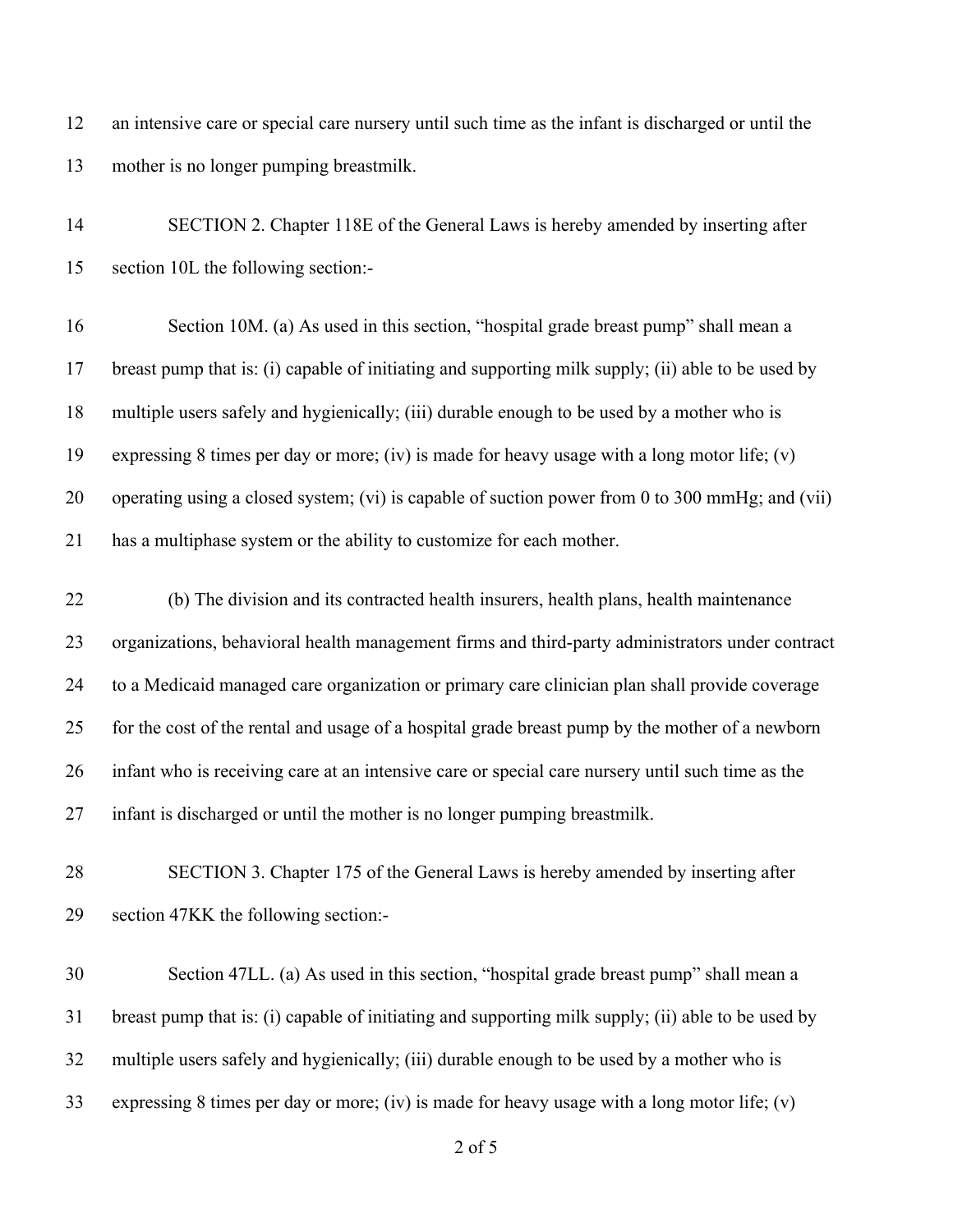operating using a closed system; (vi) is capable of suction power from 0 to 300 mmHg; and (vii) has a multiphase system or the ability to customize for each mother.

 (b) Any policy, contract, agreement, plan or certificate of insurance issued, delivered or renewed within the commonwealth, which is considered creditable coverage under section 1 of chapter 111M, shall provide coverage for the cost of the rental and usage of a hospital grade breast pump by the mother of a newborn infant who is receiving care at an intensive care or special care nursery until such time as the infant is discharged or until the mother is no longer pumping breastmilk.

 SECTION 4. Chapter 176A of the General Laws is hereby amended by inserting after section 8MM the following section:-

 Section 8NN. (a) As used in this section, "hospital grade breast pump" shall mean a breast pump that is: (i) capable of initiating and supporting milk supply; (ii) able to be used by multiple users safely and hygienically; (iii) durable enough to be used by a mother who is 47 expressing 8 times per day or more; (iv) is made for heavy usage with a long motor life; (v) operating using a closed system; (vi) is capable of suction power from 0 to 300 mmHg; and (vii) has a multiphase system or the ability to customize for each mother.

 (b) Any contract between a subscriber and the corporation under an individual or group hospital service plan that is delivered, issued or renewed within the commonwealth shall provide coverage for the cost of the rental and usage of a hospital grade breast pump by the mother of a newborn infant who is receiving care at an intensive care or special care nursery until such time as the infant is discharged or until the mother is no longer pumping breastmilk.

of 5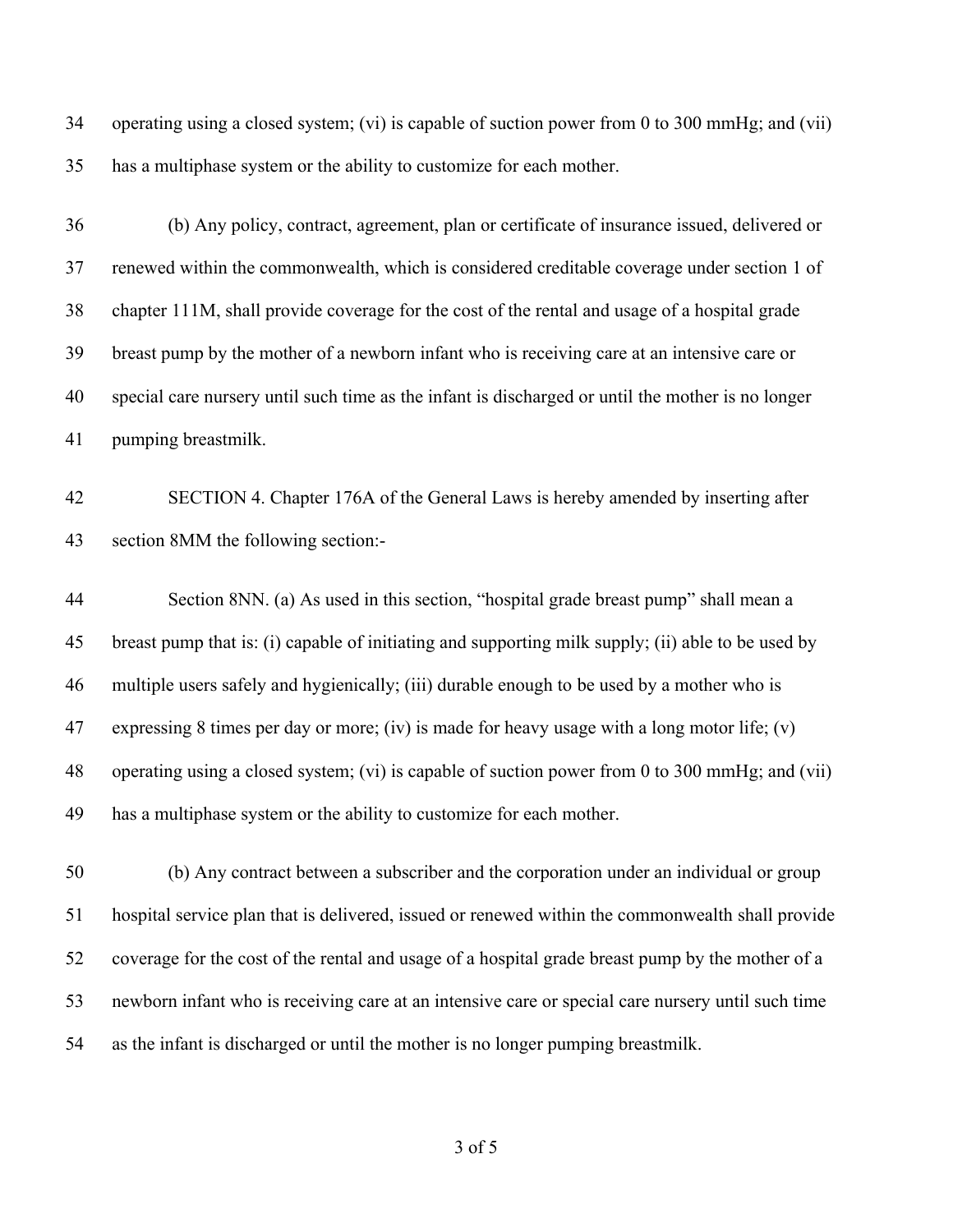SECTION 5. Chapter 176B of the General laws is hereby amended by inserting after section 4MM the following section:-

| 57 | Section 4NN. (a) As used in this section, "hospital grade breast pump" shall mean a                  |
|----|------------------------------------------------------------------------------------------------------|
| 58 | breast pump that is: (i) capable of initiating and supporting milk supply; (ii) able to be used by   |
| 59 | multiple users safely and hygienically; (iii) durable enough to be used by a mother who is           |
| 60 | expressing 8 times per day or more; (iv) is made for heavy usage with a long motor life; (v)         |
| 61 | operating using a closed system; (vi) is capable of suction power from 0 to 300 mmHg; and (vii)      |
| 62 | has a multiphase system or the ability to customize for each mother.                                 |
| 63 | (b) Any subscription certificate under an individual or group medical service agreement              |
| 64 | delivered, issued or renewed within the commonwealth shall provide coverage for the cost of the      |
| 65 | rental and usage of a hospital grade breast pump by the mother of a newborn infant who is            |
| 66 | receiving care at an intensive care or special care nursery until such time as the infant is         |
| 67 | discharged or until the mother is no longer pumping breastmilk.                                      |
| 68 | SECTION 6. Chapter 176G of the General Laws is hereby amended by inserting after                     |
| 69 | section 4EE the following section:-                                                                  |
| 70 | Section 4FF. (a) As used in this section, "hospital grade breast pump" shall mean a breast           |
| 71 | pump that is: (i) capable of initiating and supporting milk supply; (ii) able to be used by multiple |
| 72 | users safely and hygienically; (iii) durable enough to be used by a mother who is expressing 8       |
| 73 | times per day or more; (iv) is made for heavy usage with a long motor life; (v) operating using a    |
| 74 | closed system; (vi) is capable of suction power from 0 to 300 mmHg; and (vii) has a multiphase       |
| 75 | system or the ability to customize for each mother.                                                  |

of 5